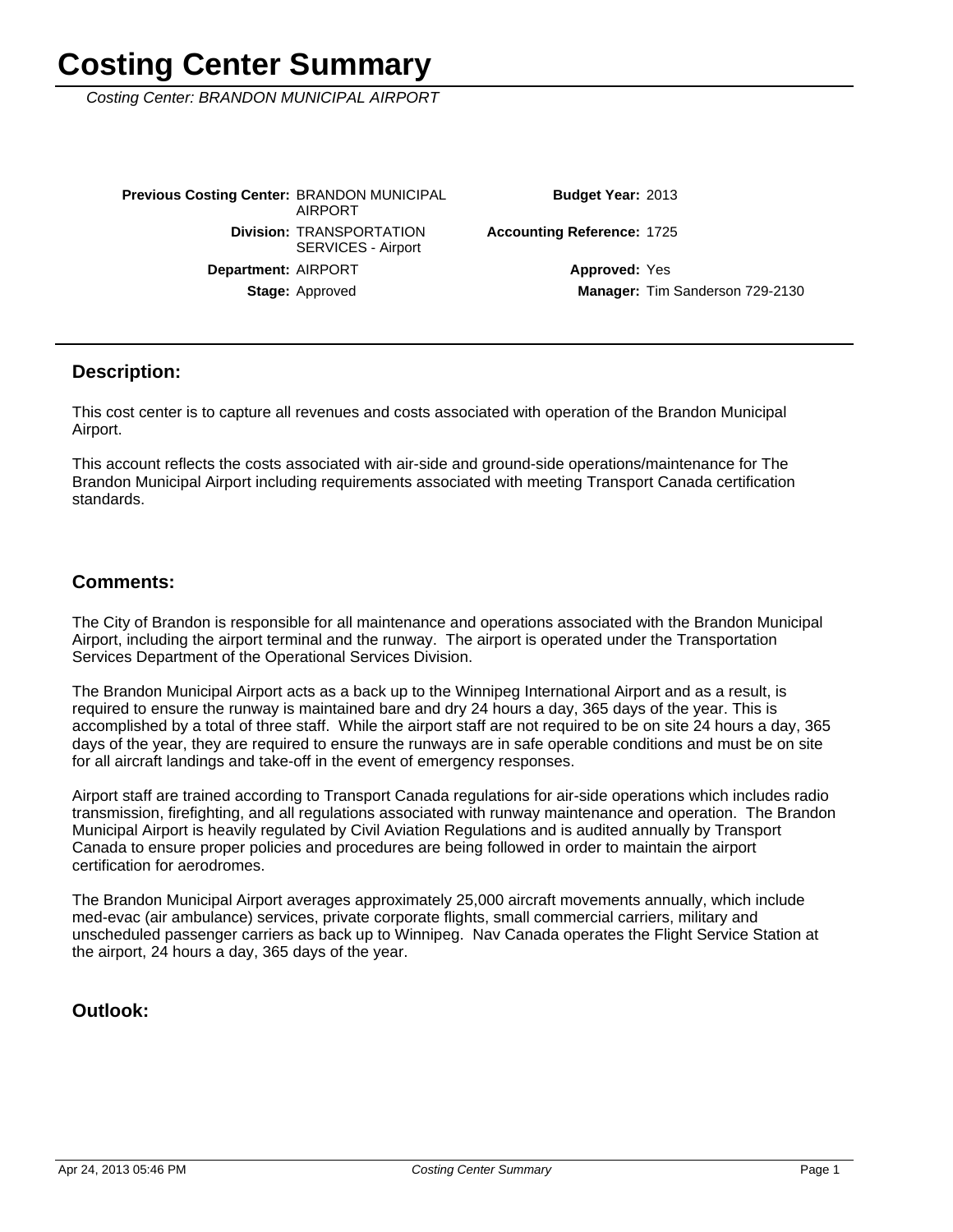Costing Center: BRANDON MUNICIPAL AIRPORT

In 2013 it is anticipated that the Brandon Airport will experience additional expenses related to standard increases related to wages, contracts and inflation. In addition, it is projected that increased maintenance will be required to ensure that the antiquated runway lighting system is operational on a consistent basis.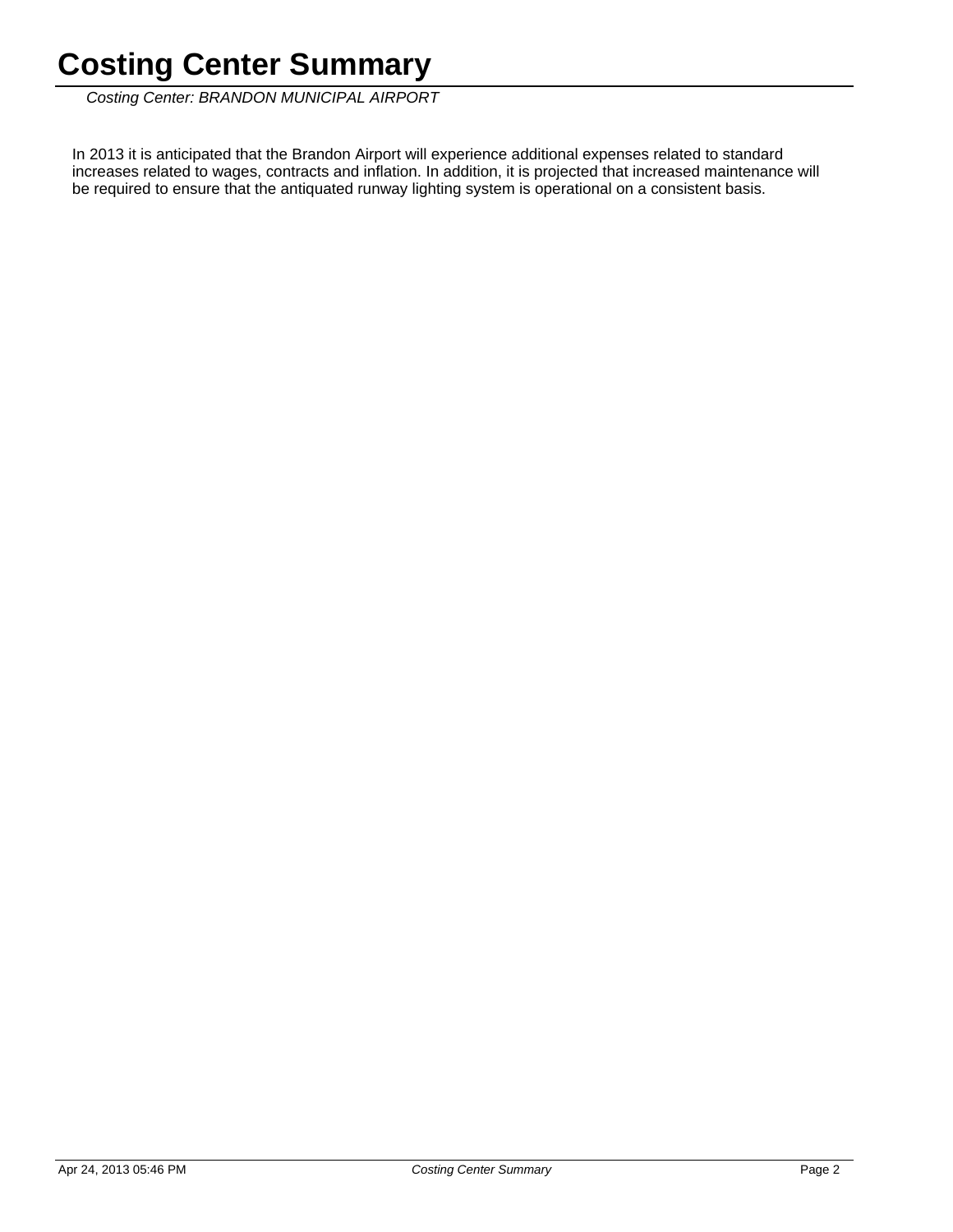Costing Center: BRANDON MUNICIPAL AIRPORT

### **Changes to Costing Center:**

| <b>GL Account</b>      | <b>GL Account Description</b>     | <b>Changes</b>     | <b>Percent Change</b> | 2012<br>Approved<br><b>Stage</b> | 2013 Amount |
|------------------------|-----------------------------------|--------------------|-----------------------|----------------------------------|-------------|
| <b>Revenues</b>        |                                   |                    |                       |                                  |             |
| 42304                  | LANDINGS-OTHER                    | Unchanged          | 0.00%                 | 34,000                           | 34,000      |
| 42314                  | <b>SNOW REMOVAL FEES</b>          | Unchanged          | 0.00%                 | 8,500                            | 8,500       |
| 42317                  | LAND-INDUSTRIAL                   | Increased          | 1.61 %                | 31,100                           | 31,600      |
| 42321                  | LAND-AGRICULTURAL                 | Increased          | 1.80%                 | 11,100                           | 11,300      |
| 42322                  | <b>TRAINING REVENUE</b>           | Unchanged          | 0.00%                 | 3,600                            | 3,600       |
| 42342                  | MUSEUM USER FEE                   | Unchanged          | 0.00%                 | 3,000                            | 3,000       |
| 42469                  | LANDINGS-AIRLINE                  | Unchanged          | 0.00%                 | 8,000                            | 8,000       |
| 42472                  | <b>TERMINAL FEES</b>              | Unchanged          | 0.00%                 | 13,000                           | 13,000      |
| 42473                  | <b>FUEL CONCESSION REVENUE</b>    | Decreased          | 11.11 %               | 4,500                            | 4,000       |
| 42988                  | MISCELLANEOUS REVENUE             | Unchanged          | 0.00%                 | 6,300                            | 6,300       |
| <b>Total Revenues:</b> |                                   |                    |                       | 123,100                          | 123,300     |
| <b>Expenditures</b>    |                                   |                    |                       |                                  |             |
| 51083                  | <b>REGULAR SALARIES</b>           | Increased          | 4.19%                 | 197,816                          | 206,108     |
| 51084                  | <b>OVERTIME SALARIES</b>          | Decreased          | 1.67%                 | 6,000                            | 5,900       |
| 51090                  | SHIFT DIFFERENTIAL                | Unchanged          | 0.00%                 | 1,257                            | 1,257       |
| 51122                  | <b>BOOT ALLOWANCE</b>             | Unchanged          | 0.00%                 | 270                              | 270         |
| 51141                  | <b>TRAINING &amp; DEVELOPMENT</b> | Decreased          | 6.67%                 | 1,500                            | 1,400       |
| 51184                  | <b>DOUBLE OVERTIME</b>            | Not used this year |                       | 5,000                            | 0           |
| 52015                  | <b>CONTRACTS</b>                  | Decreased          | 1.94 %                | 103,000                          | 101,000     |
| 52028                  | <b>FIRE INSURANCE</b>             | Increased          | 20.76 %               | 2,404                            | 2,903       |
| 52029                  | <b>LIABILITY INSURANCE</b>        | Increased          | 6.54 %                | 2,081                            | 2,217       |
| 52054                  | <b>MAINT OF EQUIP EXT</b>         | Unchanged          | 0.00%                 | 1,500                            | 1,500       |
| 53025                  | HEAT                              | Decreased          | 23.91 %               | 23,000                           | 17,500      |
| 53046                  | <b>POWER</b>                      | Unchanged          | 0.00%                 | 16,000                           | 16,000      |
| 53130                  | <b>TELEPHONE REGULAR</b>          | Unchanged          | 0.00%                 | 5,600                            | 5,600       |
| 53131                  | TELEPHONE LONG DISTANCE           | Not used this year |                       | 35                               | 0           |
| 53150                  | <b>WATER</b>                      | Increased          | 55.56 %               | 450                              | 700         |
| 53295                  | RADIO COSTS                       | Unchanged          | 0.00%                 | 600                              | 600         |
| 54021                  | <b>FREIGHT</b>                    | Decreased          | 50.00 %               | 500                              | 250         |
| 54052                  | MAINT OF BUILD EXT                | Decreased          | 8.33 %                | 6,000                            | 5,500       |
| 54099                  | PARTS AND MATERIALS               | Decreased          | 6.13%                 | 16,300                           | 15,300      |
| 54102                  | PETROLEUM PRODUCTS                | Unchanged          | 0.00%                 | 1,300                            | 1,300       |
| 54103                  | GASOLINE #2                       | Decreased          | 41.80%                | 1,031                            | 600         |
| 54104                  | <b>DIESEL</b>                     | Decreased          | 28.07%                | 21,374                           | 15,374      |
| 54106                  | <b>FUEL-TRAINING</b>              | Unchanged          | 0.00%                 | 4,000                            | 4,000       |
| 54107                  | <b>CHEMICALS</b>                  | Unchanged          | 0.00%                 | 1,800                            | 1,800       |
| 54118                  | OFFICE SUPPLIES                   | Decreased          | 5.00 %                | 1,000                            | 950         |
| 59003                  | <b>ADVERTISING</b>                | Decreased          | 6.67 %                | 3,000                            | 2,800       |
| 59014                  | <b>WORK ORDERS</b>                | Decreased          | 90.00 %               | 20,000                           | 2,000       |
| 59080                  | <b>INTERNAL EQUIPMENT</b>         | Increased          | 86.21 %               | 14,500                           | 27,000      |
| 59138                  | <b>BUSINESS TRAVEL - MILEAGE</b>  | Decreased          | 50.00 %               | 2,000                            | 1,000       |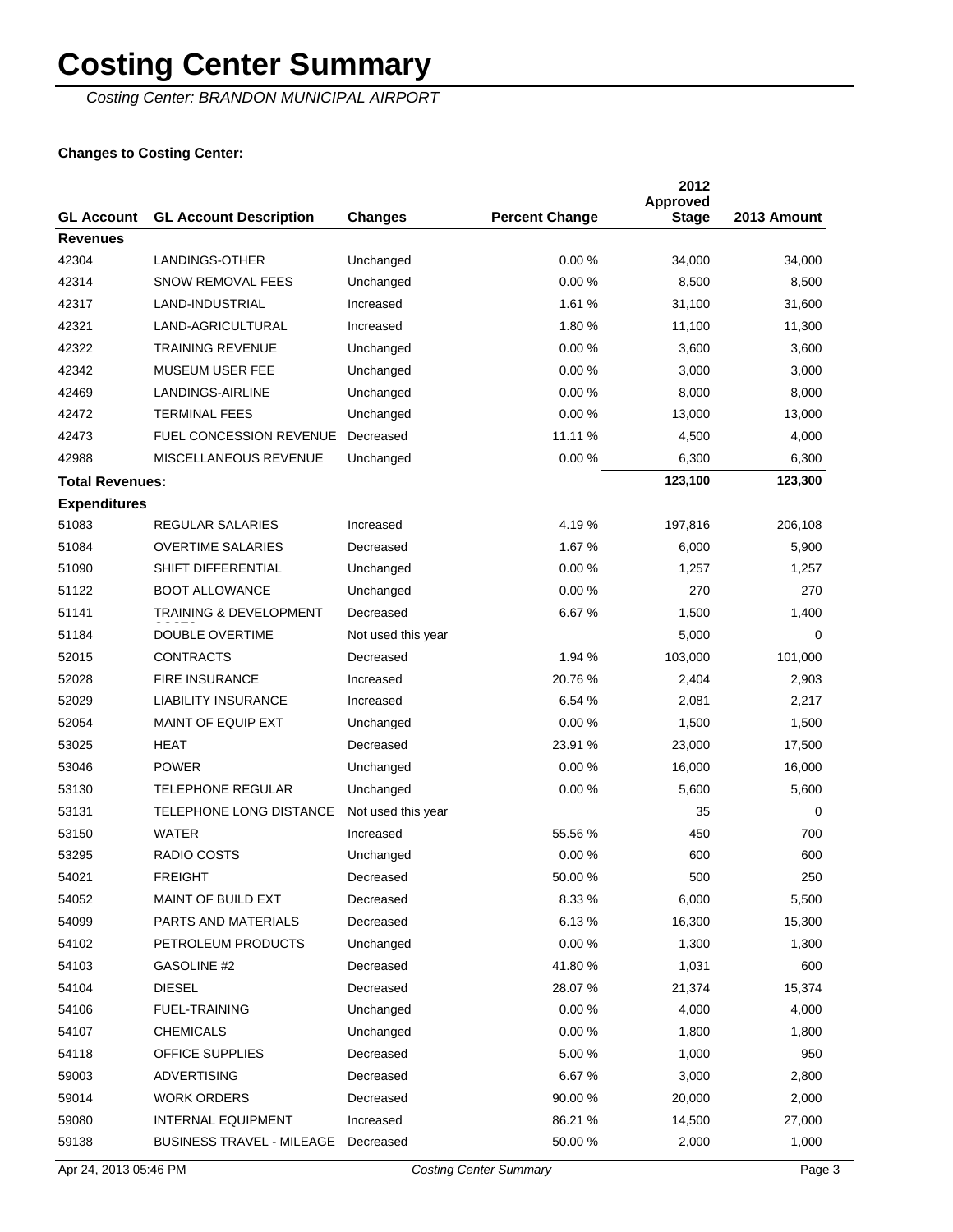Costing Center: BRANDON MUNICIPAL AIRPORT

| <b>GL Account</b>          | <b>GL Account Description</b> | <b>Changes</b> | <b>Percent Change</b> | 2012<br>Approved<br><b>Stage</b> | 2013 Amount |
|----------------------------|-------------------------------|----------------|-----------------------|----------------------------------|-------------|
| 59139                      | <b>CONFERENCE COSTS</b>       | Unchanged      | 0.00%                 | 4.000                            | 4,000       |
| 59339                      | EQUIPMENT MAINTENANCE         | Decreased      | 8.64 %                | 55,000                           | 50,250      |
| 59993                      | EQUIPMENT CAPITAL             | Unchanged      | 0.00%                 | 21.300                           | 21,300      |
| <b>Total Expenditures:</b> |                               |                |                       | 539.618                          | 516,379     |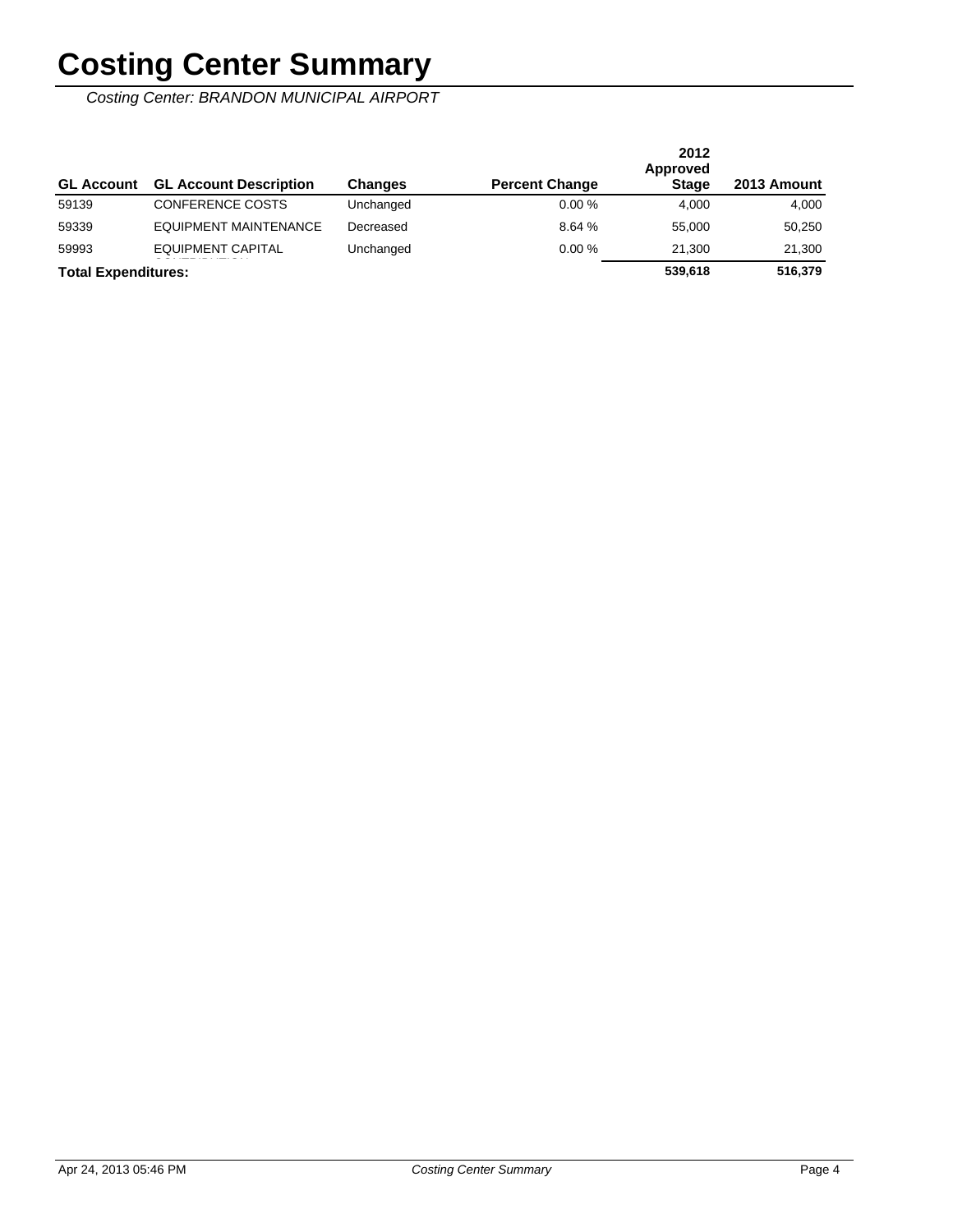Costing Center: BRANDON MUNICIPAL AIRPORT

|                          |                                               | 2011<br><b>Actuals</b> | 2012<br><b>Revised</b><br><b>Budget</b> | 2013<br><b>Current</b><br><b>Budget</b> | 2014<br>Forecast |
|--------------------------|-----------------------------------------------|------------------------|-----------------------------------------|-----------------------------------------|------------------|
| <b>Revenues</b>          |                                               |                        |                                         |                                         |                  |
|                          | <b>Conditional Government Transfers</b>       |                        |                                         |                                         |                  |
| 43510                    | PROVINCIAL GOV'T                              | 0                      | 0                                       | 0                                       | 0                |
| 44500                    | <b>FEDERAL GOV'T</b>                          | 0                      | 0                                       | 0                                       | 0                |
|                          | <b>Conditional Government Transfers Total</b> | $\mathbf 0$            | $\mathbf 0$                             | 0                                       | $\mathbf 0$      |
|                          | Income from Enterprises                       |                        |                                         |                                         |                  |
| 49388                    | ORGANIZATIONS/FOUNDATIONS                     | 0                      | 0                                       | 0                                       | 0                |
|                          | Income from Enterprises Total                 | 0                      | $\mathbf 0$                             | 0                                       | $\pmb{0}$        |
| Other Income             |                                               |                        |                                         |                                         |                  |
| 42988                    | MISCELLANEOUS REVENUE                         | 3,730                  | 6,300                                   | 6,300                                   | 6,300            |
| Other Income Total       |                                               | 3,730                  | 6,300                                   | 6,300                                   | 6,300            |
|                          | User Fees and Sales of Goods                  |                        |                                         |                                         |                  |
| 42304                    | <b>LANDINGS-OTHER</b>                         | 33,569                 | 27,000                                  | 34,000                                  | 35,000           |
| 42305                    | <b>CUSTOMS FEES - AIRPORT</b>                 | 0                      | $\mathbf 0$                             | 0                                       | $\mathbf 0$      |
| 42314                    | <b>SNOW REMOVAL FEES</b>                      | 8,399                  | 8,500                                   | 8,500                                   | 9,000            |
| 42317                    | LAND-INDUSTRIAL                               | 31,153                 | 32,600                                  | 31,600                                  | 32,100           |
| 42321                    | LAND-AGRICULTURAL                             | 4,444                  | 11,100                                  | 11,300                                  | 11,550           |
| 42322                    | <b>TRAINING REVENUE</b>                       | 3,636                  | 3,900                                   | 3,600                                   | 3,600            |
| 42342                    | <b>MUSEUM USER FEE</b>                        | 3,000                  | 3,000                                   | 3,000                                   | 3,000            |
| 42469                    | LANDINGS-AIRLINE                              | 8,937                  | 9,000                                   | 8,000                                   | 8,200            |
| 42472                    | <b>TERMINAL FEES</b>                          | 15,591                 | 15,000                                  | 13,000                                  | 13,500           |
| 42473                    | <b>FUEL CONCESSION REVENUE</b>                | 2,619                  | 4,000                                   | 4,000                                   | 4,500            |
|                          | User Fees and Sales of Goods Total            | 111,347                | 114,100                                 | 117,000                                 | 120,450          |
|                          |                                               | 115,077                | 120,400                                 | 123,300                                 | 126,750          |
|                          |                                               |                        |                                         | 2.41%                                   | 2.80%            |
| <b>Expenditures</b>      |                                               |                        |                                         |                                         |                  |
| <b>Benefits</b>          |                                               |                        |                                         |                                         |                  |
| 51122                    | <b>BOOT ALLOWANCE</b>                         | 270                    | 239                                     | 270                                     | 270              |
| 51285                    | <b>MEDICALS</b>                               | 0                      | 70                                      | 0                                       | 0                |
| <b>Benefits Total</b>    |                                               | 270                    | 309                                     | 270                                     | 270              |
| <b>Contract Services</b> |                                               |                        |                                         |                                         |                  |
| 52015                    | <b>CONTRACTS</b>                              | 100,095                | 101,000                                 | 101,000                                 | 104,500          |
| 52028                    | <b>FIRE INSURANCE</b>                         | 2,402                  | 2,634                                   | 2,903                                   | 2,990            |
| 52029                    | <b>LIABILITY INSURANCE</b>                    | 0                      | 2,072                                   | 2,217                                   | 2,217            |
| 52054                    | MAINT OF EQUIP EXT                            | 884                    | 1,500                                   | 1,500                                   | 1,600            |
|                          | <b>Contract Services Total</b>                | 103,381                | 107,206                                 | 107,620                                 | 111,307          |
|                          | Materials and Supplies                        |                        |                                         |                                         |                  |
| 54021                    | <b>FREIGHT</b>                                | 169                    | 500                                     | 250                                     | 250              |
| 54052                    | MAINT OF BUILD EXT                            | 3,901                  | 4,000                                   | 5,500                                   | 6,500            |
| 54065                    | <b>LIABILITY RECOVERIES</b>                   | 0                      | 0                                       | 0                                       | 0                |
| 54099                    | PARTS AND MATERIALS                           | 15,040                 | 16,300                                  | 15,300                                  | 17,000           |
| 54102                    | PETROLEUM PRODUCTS                            | 1,194                  | 1,300                                   | 1,300                                   | 1,333            |
| 54103                    | GASOLINE #2                                   | 3,459                  | 4,031                                   | 600                                     | 600              |
| 54104                    | <b>DIESEL</b>                                 | 17,465                 | 15,374                                  | 15,374                                  | 21,374           |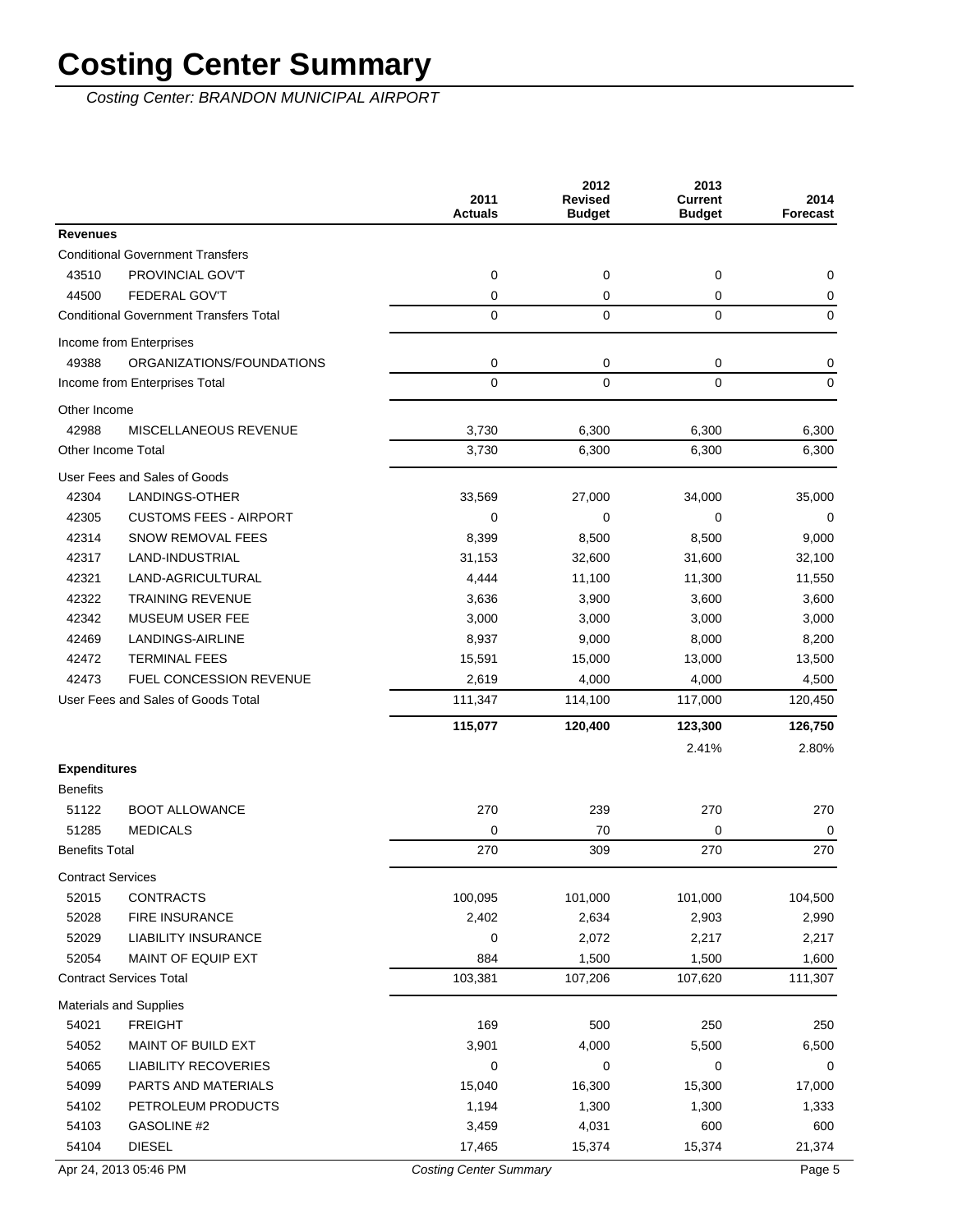Costing Center: BRANDON MUNICIPAL AIRPORT

|                        |                                    | 2011<br><b>Actuals</b> | 2012<br><b>Revised</b><br><b>Budget</b> | 2013<br><b>Current</b><br><b>Budget</b> | 2014<br><b>Forecast</b> |
|------------------------|------------------------------------|------------------------|-----------------------------------------|-----------------------------------------|-------------------------|
| 54106                  | <b>FUEL-TRAINING</b>               | $\mathbf 0$            | 3,000                                   | 4,000                                   | 4,100                   |
| 54107                  | <b>CHEMICALS</b>                   | 1,719                  | 1,800                                   | 1,800                                   | 1,845                   |
| 54118                  | <b>OFFICE SUPPLIES</b>             | 648                    | 1,000                                   | 950                                     | 950                     |
|                        | Materials and Supplies Total       | 43,595                 | 47,305                                  | 45,074                                  | 53,952                  |
| Other                  |                                    |                        |                                         |                                         |                         |
| 51141                  | TRAINING & DEVELOPMENT COSTS       | 606                    | 1,500                                   | 1,400                                   | 1,600                   |
| 59003                  | <b>ADVERTISING</b>                 | 1,259                  | 3,000                                   | 2,800                                   | 3,075                   |
| 59014                  | <b>WORK ORDERS</b>                 | 16,785                 | 1,500                                   | 2,000                                   | 2,000                   |
| 59080                  | INTERNAL EQUIPMENT RENTAL          | 27,500                 | 11,210                                  | 27,000                                  | 27,000                  |
| 59138                  | <b>BUSINESS TRAVEL - MILEAGE</b>   | 2,103                  | 2,000                                   | 1,000                                   | 1,000                   |
| 59139                  | <b>CONFERENCE COSTS</b>            | 1,725                  | 7,300                                   | 4,000                                   | 6,000                   |
| 59339                  | <b>EQUIPMENT MAINTENANCE</b>       | 49,147                 | 54,500                                  | 50,250                                  | 57,000                  |
| 59993                  | EQUIPMENT CAPITAL CONTRIBUTION     | $\mathbf 0$            | 16,500                                  | 21,300                                  | 23,950                  |
| <b>Other Total</b>     |                                    | 99,125                 | 97,510                                  | 109,750                                 | 121,625                 |
|                        | Reserve Appropriation              |                        |                                         |                                         |                         |
| 58507                  | BDN MUNICIPAL AIRPORT B/L 6353     | 200,000                | 0                                       | 0                                       | 200,000                 |
|                        | <b>Reserve Appropriation Total</b> | 200,000                | $\mathbf 0$                             | $\mathbf 0$                             | 200,000                 |
|                        | Salaries and Wages                 |                        |                                         |                                         |                         |
| 51083                  | <b>REGULAR SALARIES</b>            | 174,171                | 190,016                                 | 206,108                                 | 212,052                 |
| 51084                  | <b>OVERTIME SALARIES</b>           | 12,311                 | 9,000                                   | 5,900                                   | 6,150                   |
| 51090                  | SHIFT DIFFERENTIAL                 | 1,122                  | 1,257                                   | 1,257                                   | 1,288                   |
| 51184                  | <b>DOUBLE OVERTIME</b>             | $\mathbf 0$            | $\mathbf 0$                             | 0                                       | $\Omega$                |
|                        | Salaries and Wages Total           | 187,605                | 200,273                                 | 213,265                                 | 219,490                 |
| <b>Utilities</b>       |                                    |                        |                                         |                                         |                         |
| 53025                  | <b>HEAT</b>                        | 15,896                 | 17,000                                  | 17,500                                  | 17,500                  |
| 53046                  | <b>POWER</b>                       | 12,163                 | 16,000                                  | 16,000                                  | 16,400                  |
| 53130                  | <b>TELEPHONE REGULAR</b>           | 4,753                  | 5,600                                   | 5,600                                   | 5,700                   |
| 53131                  | TELEPHONE LONG DISTANCE            | 53                     | 35                                      | 0                                       | 0                       |
| 53150                  | <b>WATER</b>                       | 523                    | 700                                     | 700                                     | 460                     |
| 53295                  | <b>RADIO COSTS</b>                 | 553                    | 600                                     | 600                                     | 615                     |
| <b>Utilities Total</b> |                                    | 33,941                 | 39,935                                  | 40,400                                  | 40,675                  |
|                        |                                    | 667,917                | 492,538                                 | 516,379                                 | 747,319                 |
|                        |                                    |                        |                                         | 4.84%                                   | 44.72%                  |
| <b>Net Total</b>       |                                    | (552, 839)             | (372, 138)                              | (393,079)                               | (620, 569)              |